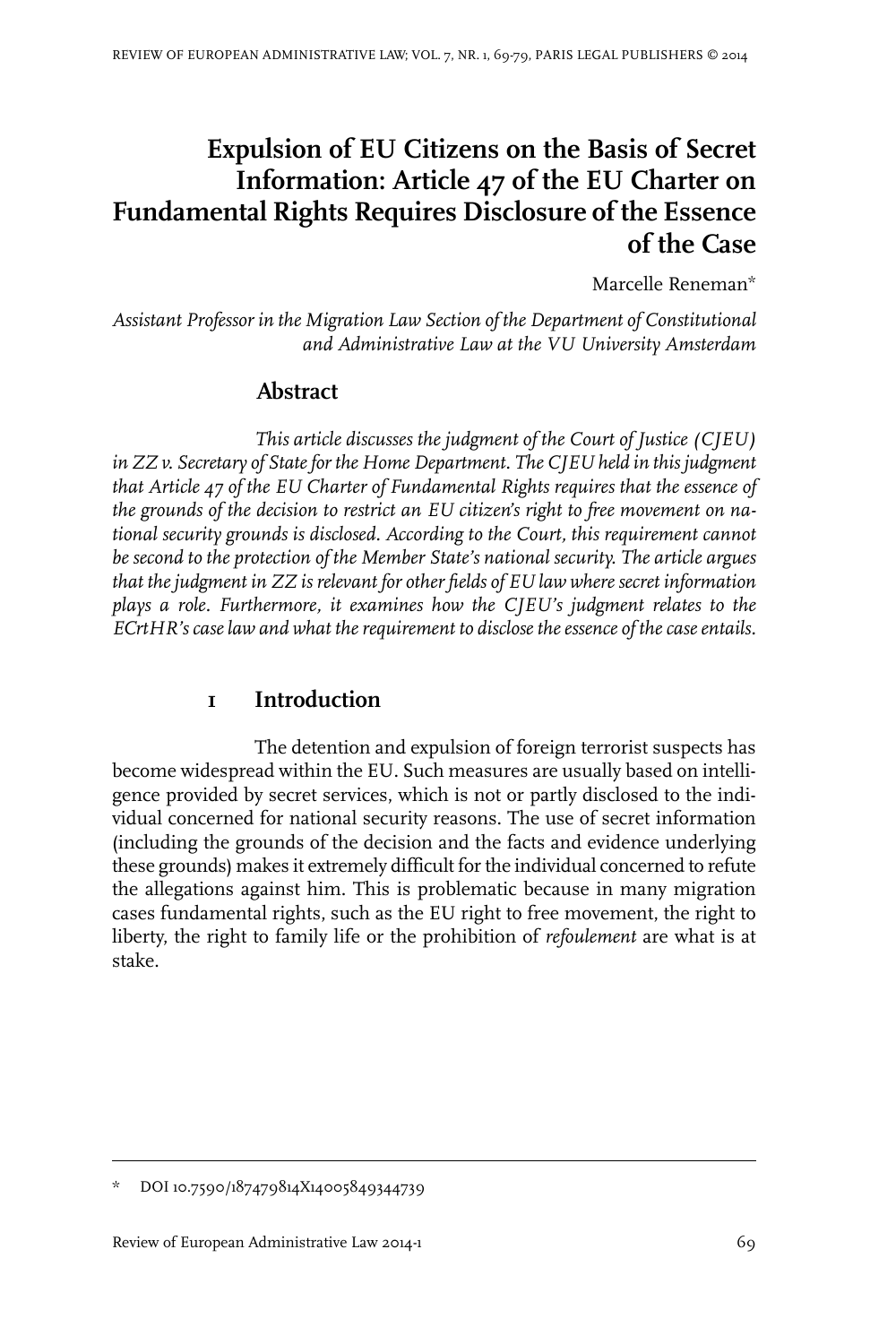This article discusses the judgment of the Court of Justice (CJEU) in *ZZ v. Secretary of State for the Home Department*. 1 This judgment concerns a decision taken by the authorities of the United Kingdom to restrict an EU citizen's right to free movement which was based on secret information. The CJEU ruled that the right to an effective remedy guaranteed by Article 47 of the Charter of Fundamental Rights of the European Union (the Charter) requires an effective judicial review of such a decision. Most importantly, the CJEU makes clear that the essence of the grounds underlying the decision must always be disclosed to the individual concerned. According to the Court the 'necessary protection of State security<sup>2</sup> cannot have the effect of denying the person concerned his right to be heard' and, therefore, his right to an effective remedy. 3

This article will start with a brief description of the facts and national proceedings (section 2). Section 3 summarises the judgment of the CJEU. Finally section 4 analyses the CJEU's judgment and focuses on three issues:

- 1. The applicability of the interpretation of Article 47 of the Charter given in ZZ to other fields of EU law;
- 2. The relation of the judgment in *ZZ* to the case law of the European Court of Human Rights (ECrtHR);
- 3. The requirement to disclose the 'essence' of the grounds of the decision.

### **2 Facts and Proceedings before the National Court**

ZZ has dual French and Algerian nationality and legally resided together with his family in the UK from 1990-2005. While ZZ was staying in Algeria in 2005, the UK Secretary of State decided to cancel his right of permanent residence. When ZZ returned to the UK in 2006, the Secretary of State refused him admission on grounds of public security on the basis of Article 27 of Directive 2004/38/EC.<sup>4</sup> ZZ was accused of involvement in activities of the Armed Islamic Group network and in terrorist activities in 1995 and 1996. ZZ was deported to Algeria, but he appealed the decision to refuse him

CJEU Case C-300/11 *ZZ v. Secretary of State for the Home Department* [2013]. This case was also discussed by the author in an annotation in *AB Bestuursrechtspraak* no. 2013/374. This article is partly based on this annotation. 1

<sup>&</sup>lt;sup>2</sup> The CJEU uses the term 'State security'. In this article the terms 'State security' and 'national security' are used interchangeably.

*Ibid.*, para. 65.

Directive 2004/38/EC of the European Parliament and of the Council of 29 April 2004 on the right of citizens of the Union and their family members to move and reside freely within the 4 territory of the Member States amending Regulation (EEC) No 1612/68 and repealing Directives 64/221/EEC, 68/360/EEC, 72/194/EEC, 73/148/EEC, 75/34/EEC, 75/35/EEC, 90/364/EEC, 90/365/EEC and 93/96/EEC [2004] *OJ* L 229/35. Art. 27 states that 'Member States may restrict the freedom of movement and residence of Union citizens and their family members, irrespective of nationality, on grounds of public policy, public security or public health'.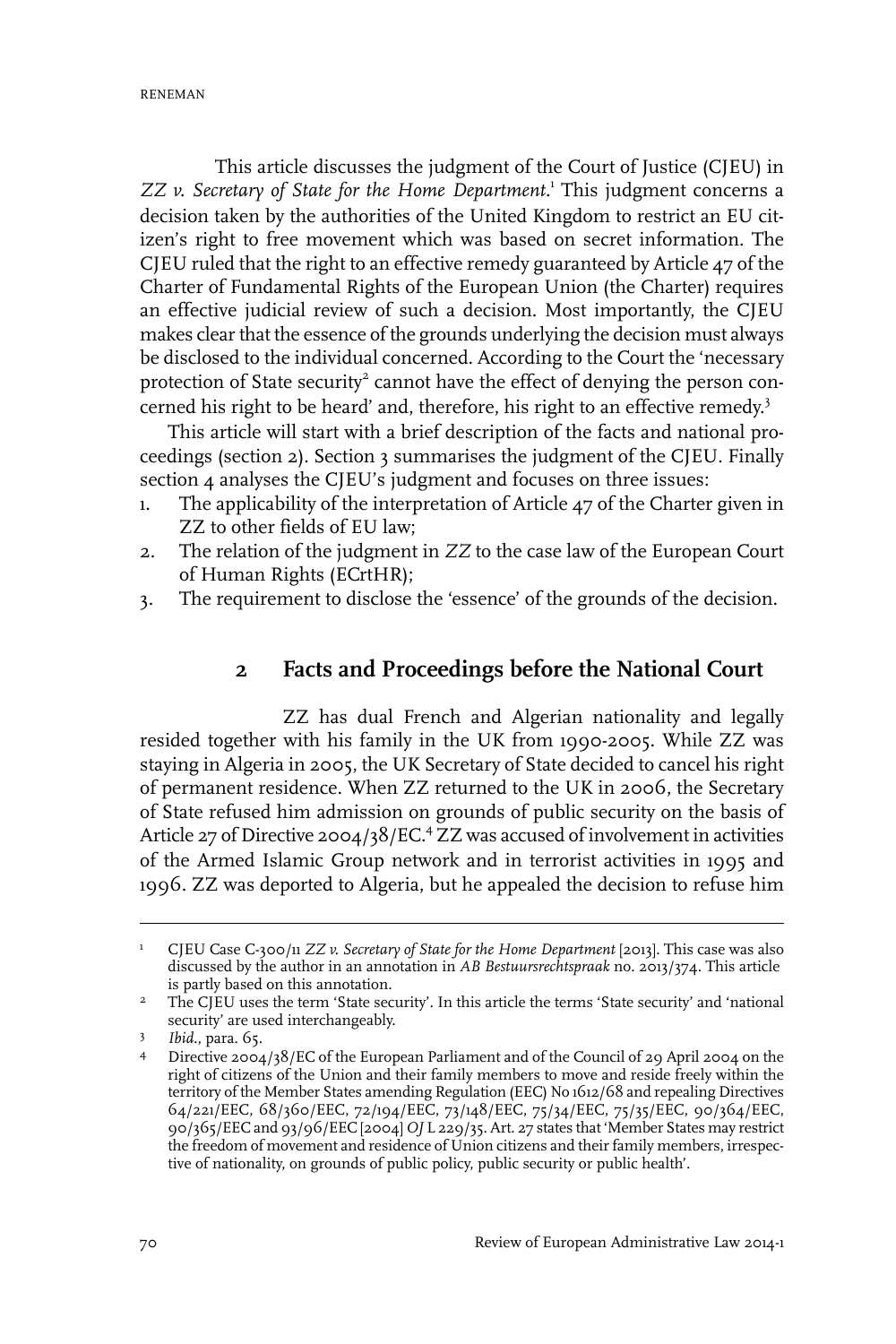admission to the UK before the Special Immigration Appeals Commission (SIAC). The Secretary of State refused to disclose to ZZ the information underlying the contested decision. Therefore ZZ was assisted by two special advocates during the appeal proceedings. These security-cleared lawyers have access to the secret information in the case-file. They plead for the disclosure of secret information and submit arguments against the decision on behalf of their client. However after they have seen the secret information they are no longer allowed to communicate with their client.<sup>5</sup> The SIAC held open and closed sessions (without ZZ and his lawyers, but in the presence of the special advocates). It finally dismissed ZZ's appeal in an 'open' judgment and a 'closed' judgment, which was only disclosed to the Secretary of State and ZZ's special advocates. The SIAC acknowledged in its judgment that 'little of the case' against ZZ had been disclosed to him and that the information which had been disclosed did not concern 'the critical issues'. ZZ appealed the SIAC's decision before the Court of Appeal. This court found that SIAC's open and closed judgment read together contained findings of fact and reasoning which were easily sufficient to support the conclusion that ZZ posed a threat to public security. However the Court of Appeal had doubts as to whether the rights of the defence of ZZ had been sufficiently respected during the proceedings. For this reason it asked the CJEU whether the EU right to an effective remedy requires that an EU citizen, who is excluded on grounds of public policy and public security grounds, is informed of the essence of the grounds against him, even if this would be contrary to the interests of State security. 6

### **3 Court of Justice's Judgment**

The Court of Justice takes several procedural rights and principles into account when answering this question. The right to an effective remedy guaranteed by Article 47 of the Charter and reflected in Article 31 of Directive 2004/38/EC played a central role. Article 47 of the Charter refers to the rights of the defence which includes the principle of adversarial proceedings. This principle entails that 'the parties to a case must have the right to examine all the documents or observations submitted to the court for the purpose of influencing its decision, and to comment on them.'<sup>7</sup> Directly linked to the right to an effective remedy is the right to know the reasons for a decision. The reasons for a decision enable a person 'to defend his rights in the best possible

See for more information on special advocate procedures *eg* J Ip, 'The Rise and Spread of the Special Advocate' [2008] *Public Law*, 717. 5

*ZZ v. Secretary of State for the Home Office* [2011] UK Court of Appeal (Civil Division) 6 T2/2008/1997 [2011] EWCA Civ 440.

CJEU Case C-300/11 *ZZ v. Secretary of State for the Home Office* [2013], para. 55. <sup>7</sup>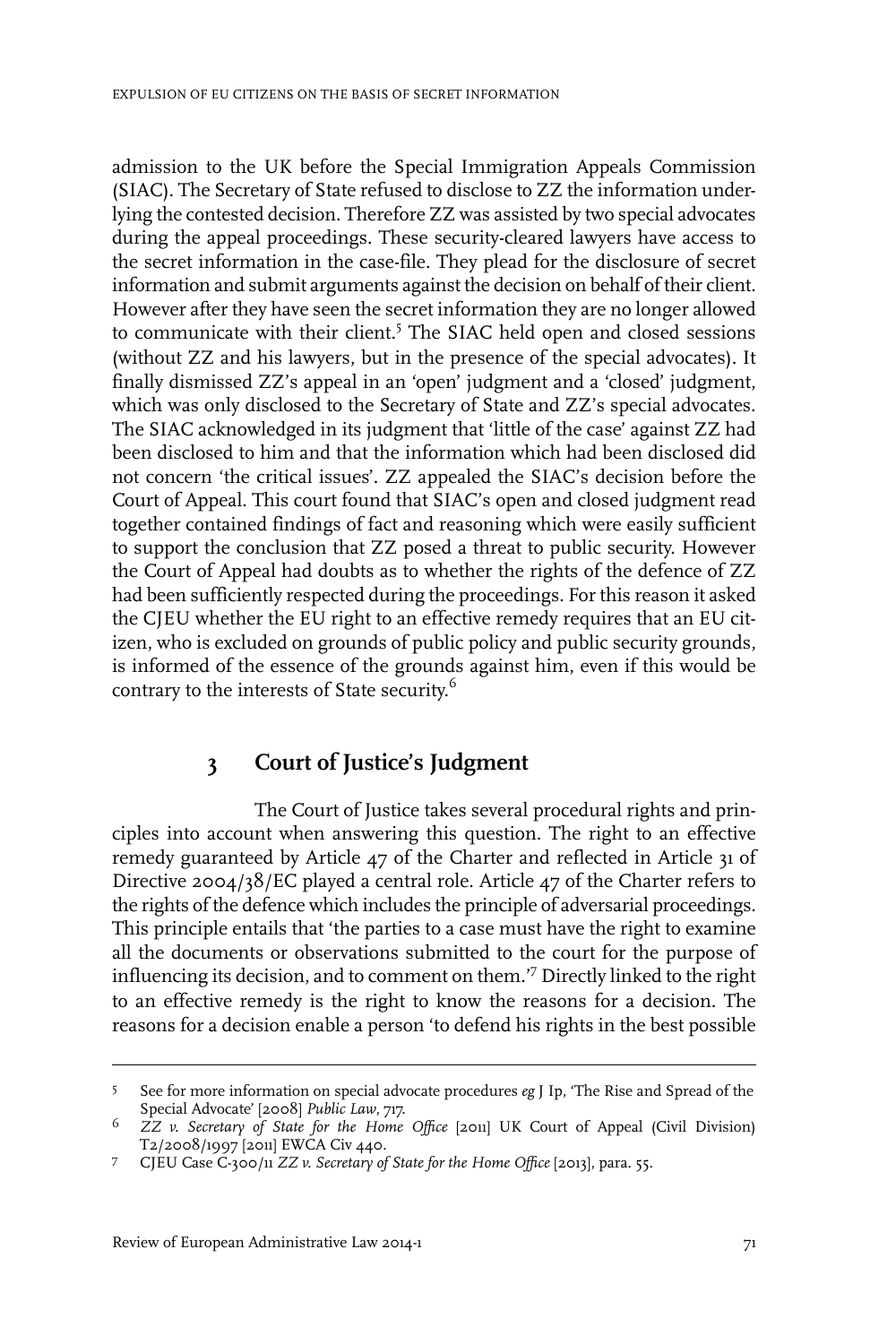conditions and to decide, with full knowledge of the relevant facts, whether there is any point in his applying to the court.<sup>8</sup> At the same time, the reasons of the decision make it possible forthe court to effectively review the lawfulness of this decision. Article 30(2) of Directive 2004/38/EC provides that an EU citizen and/or his family members must be informed 'precisely and in full' of the grounds which constitute the basis of the decision to restrict their freedom of movement. An exception to this rule can only be made in the interest of State security.

The non-disclosure of information underlying a decision to one of the parties should be considered a limitation to the right to an effective remedy guaranteed by Article 47 of the Charter. The CJEU allows such limitations, provided that they respect the essence of this right and are 'necessary and genuinely meet objectives of general interest recognised by the European Union'.<sup>9</sup> The protection of State security and international relations should be considered such objectives of general interest.<sup>10</sup>

The CJEU derives a set of requirements from Article 47 of the Charter for judicial review by national courts of decisions taken under Article 27 of Directive 2004/38/EC which are (partly) based on secret information. First the national court should carry out an independent review of the 'existence and validity' of the reasons given by the national authority for non-disclosure of information underlying the contested decision. The national authority needs to prove that 'State security would in fact be compromised by precise and full disclosure' to the person concerned of the grounds of the decision and of the related evidence.<sup>11</sup> If the court finds that the national authority failed to do so, it should give the authority the opportunity to disclose the missing grounds and evidence to the person concerned. If the authority refuses, the court should examine the legality of the decision only on the basis of the open material. The CJEU makes it clearthat the national authority may notrefuse disclosure of grounds or evidence to the national court. The court must be able to review the legality of the decision examining both all of the grounds as well as the related evidence on whose basis the decision was taken.<sup>12</sup>

If the national court concludes that the non-disclosure of (part of) the grounds and/or evidence on which the decision is based is justified, certain procedural safeguards should be put in place. The State interest to keep certain information secret should be balanced against the procedural rights of the

*Ibid.*, para. 53. The CJEU here refers to its settled case law concerning the EU principle that decision must be reasoned, not to Art. 41 of the Charter which also guarantees this right. 8

*Ibid.*, para. 51. <sup>9</sup>

<sup>&</sup>lt;sup>10</sup> Ibid., para. 54. See also CJEU Joined Cases C584/10 P, C593/10 P and C595/10 P *European Commission et al v. Yassin Abdullah Kadi* [2013], para. 125.

<sup>&</sup>lt;sup>11</sup> CJEU Case C-300/11 *ZZ v. Secretary of State for the Home Office* [2013], paras 58 and 60-62.

<sup>&</sup>lt;sup>12</sup> *Ibid.*, para. 59.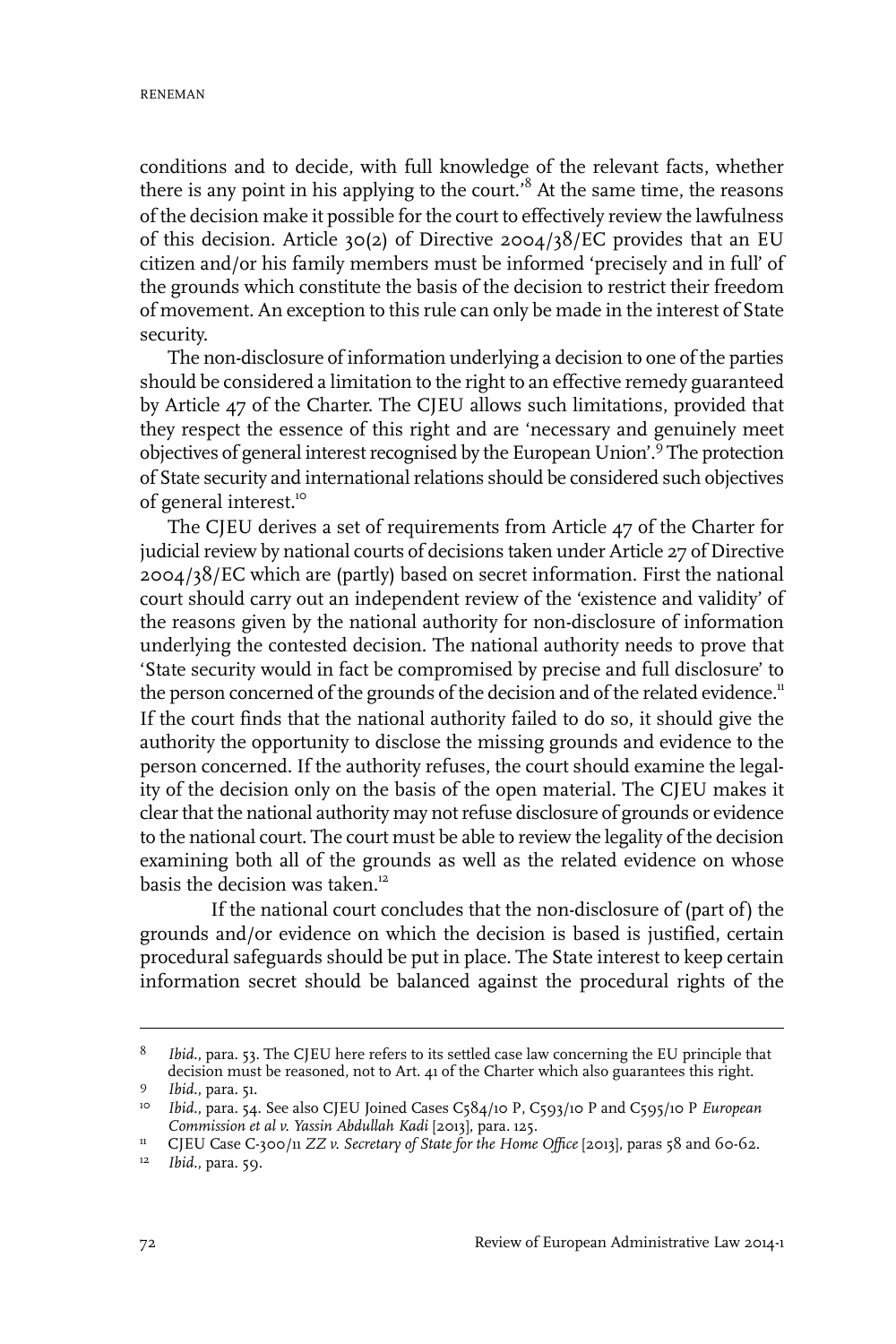person concerned. The national court should ensure that the interferences with the exercise of the right to an effective remedy are limited to those which are 'strictly necessary' and that the adversarial principle is complied with 'to the greatest possible extent'.<sup>13</sup> The court should 'have at its disposal and apply techniques and rules of procedural law' which accommodate the State interest in protecting State security on the one hand and the procedural rights of the person concerned on the other.<sup>14</sup> Most importantly the CJEU considers that the person concerned 'must be informed, in any event, of the essence of the grounds on which a decision refusing entry taken under Article 27 of Directive 2004/38 is based'. In the CJEU's view, non-disclosure of the essence of the grounds of the decision would deny the person concerned his right to be heard and, as a result, render his right of redress as provided for in Article 31 of Directive 2004/38/EC ineffective.<sup>15</sup>

The CJEU distinguished between the grounds of the decision and the evidence underlying those grounds. It considered that 'disclosure of that evidence is liable to compromise State security in a direct and specific manner'.<sup>16</sup> For that reason the public interest in protecting State security should be accorded more weight when applying the balancing test to the non-disclosure of evidence than to non-disclosure of the grounds of a decision. The national courts should assess whether and to what extent the restrictions of the rights of the defence arising from a failure to disclose the evidence or grounds of the decision affect the 'evidential value of the confidential evidence'. The CJEU does not give the national courts any guidance on how this should be done.

### **4 Analysis**

#### 4.1 General Applicability of the Requirements under Article 47 of the Charter

In *ZZ* the CJEU interprets Articles 30(2) and 31 of Directive  $2004/38/EC^{17}$  in light of Article 47 of the Charter. It sets important procedural standards for the use of secret information in cases in which the freedom of movement of EU citizens and/or their family members is restricted on grounds

<sup>&</sup>lt;sup>13</sup> *Ibid.*, paras 64 and 65.

*Ibid.*, para. 57. 14

<sup>&</sup>lt;sup>15</sup> Ibid., para. 65.

<sup>&</sup>lt;sup>16</sup> *Ibid.*, para. 66.

<sup>&</sup>lt;sup>17</sup> Art. 31 states that 'the persons concerned shall have access to judicial and, where appropriate, administrative redress procedures in the host Member State to appeal against or seek review of any decision taken against them on the grounds of public policy, public security or public health'.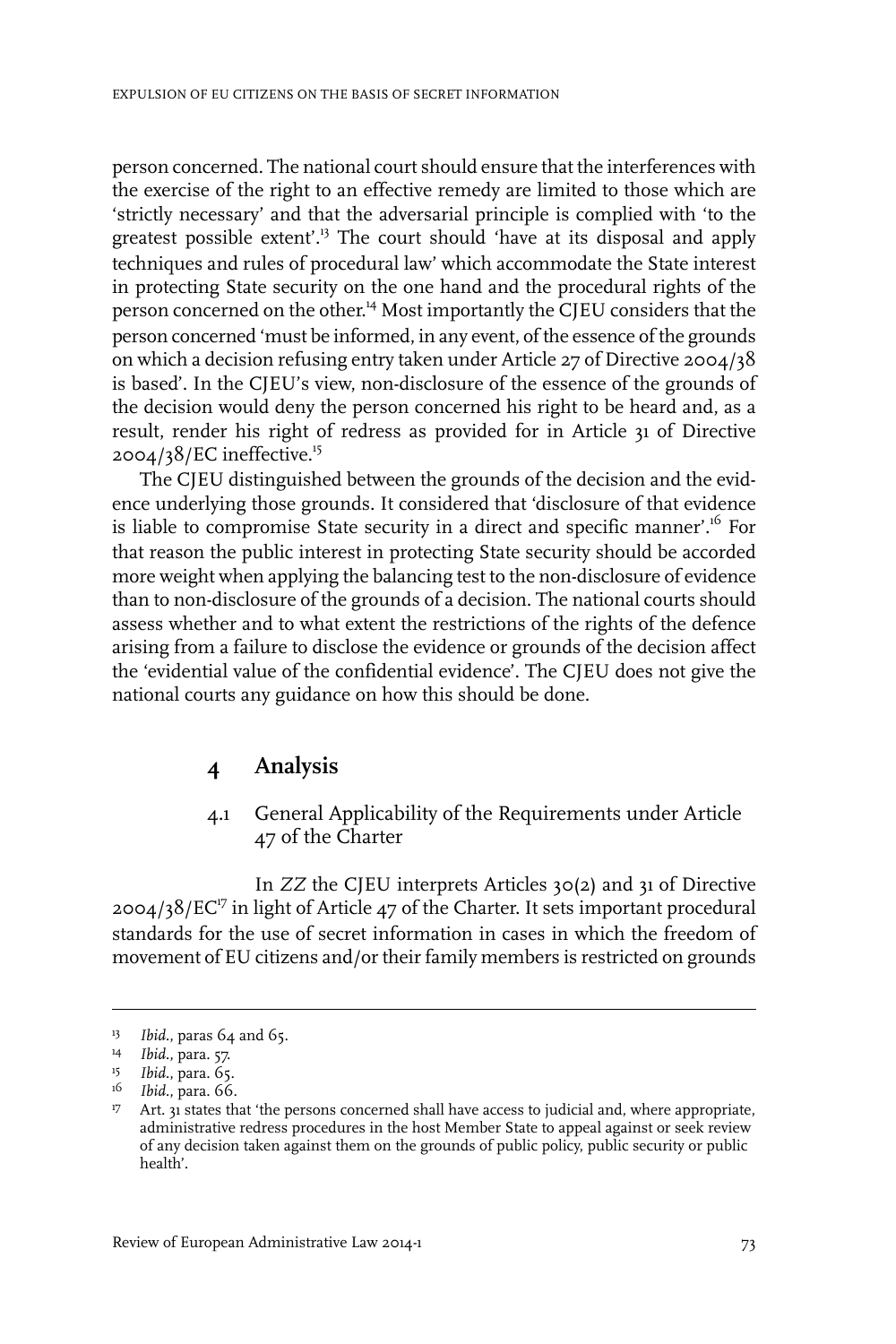of public security. The question arises whether these standards also apply outside the context of free movement of EU citizens.<sup>18</sup> In particular it is important to know whether these standards are also applicable to other migration cases falling within the scope of EU law, such as asylum or family reunification cases.<sup>19</sup> Those cases lack the protection of Article 6 ECHR, which provides similar guarantees as Article 47 of the Charter (see further under 4.2).

First of all it is important to note that in *ZZ* the CJEU applies the standards it developed in other fields of EU law to national proceedings concerning the restriction of free movement of EU citizens. In particular the CJEU refers several times to the judgment of *Kadiand Al Barakaat* which concerned a decision of the Council and the Commission to freeze the funds of an organisation suspected of terrorist activities. Article 47 thus sets similar standards with regard to the use of secret information for proceedings on the national and EU level.<sup>20</sup> The UK Secretary of State had argued before the Court of Appeal that the *Kadi* standards could not be applied to national decisions to exclude or deport a person on national security grounds.<sup>21</sup>

In *ZZ* the CJEU, for the first time, found that EU law requires the disclosure of the essence of the grounds on which a decision is based. This standard is arguably part of the core of Article  $47$  of the Charter<sup>22</sup> and may therefore also be applicable outside the context of free movement of EU citizens. Neither the specific EU legislation applicable nor the nature of the EU rights at stake in *ZZ* seem to have played a decisive role in the CJEU's decision. The text of Article 30(2) of Directive 2004/38/EC sets a high standard requiring that the persons concerned be informed 'precisely and in full' of the grounds underlying the decision. It only allows exceptions to this rule in the interest of State security. However the CJEU does not derive the requirement to disclose the essence of the grounds of the decision from this provision. In its key considerations at paragraphs 64 and 65 the CJEU only refers to 'the need to comply with Article 47 of the Charter'. Nor does the CJEU mention in *ZZ* that the fundamental freedom of movement of EU citizens was at stake and that for that reason disclosure of the essence of the case is required. The judgment in *ZZ* therefore does not indicate that Article 47 of the Charter offers less protection in other

The scope of application of the requirement of disclosure of the essence of grounds of the decision has been the subject of debate in the UK. See *ZZ v. Secretary of State for the Home Depart-*18 *ment* [2011] UK Court of Appeal (Civil Division) T2/2008/1997, [2011] EWCA Civ 440. See also with regard to security vetting cases *Home Office v. Tariq* [2011] UK Supreme Court 35.

<sup>&</sup>lt;sup>19</sup> These cases are governed by the Qualification Directive ( $201/95/EU$ ) and the Family Reunification Directive (2003/86/EC).

In CJEU Joined Cases C584/10 P, C593/10 P and C595/10 P *European Commission et al v. Yassin* 20 *Abdullah Kadi* [2013], *eg* paras 125-129 the CJEU makes extensive references to ZZ.

*ZZ v. Secretary of State for the Home Department* [2011] UK Court of Appeal (Civil Division) 21 T2/2008/1997, [2011] EWCA Civ 440, para. 22.

See CJEU Case C-300/11 *ZZ v. Secretary of Statefor the Home Department* [2013], para. 51. Compare 22 the opinion of Lord Kerr in *Home Office v. Tariq* [2011] UK Supreme Court 35, para. 118-119.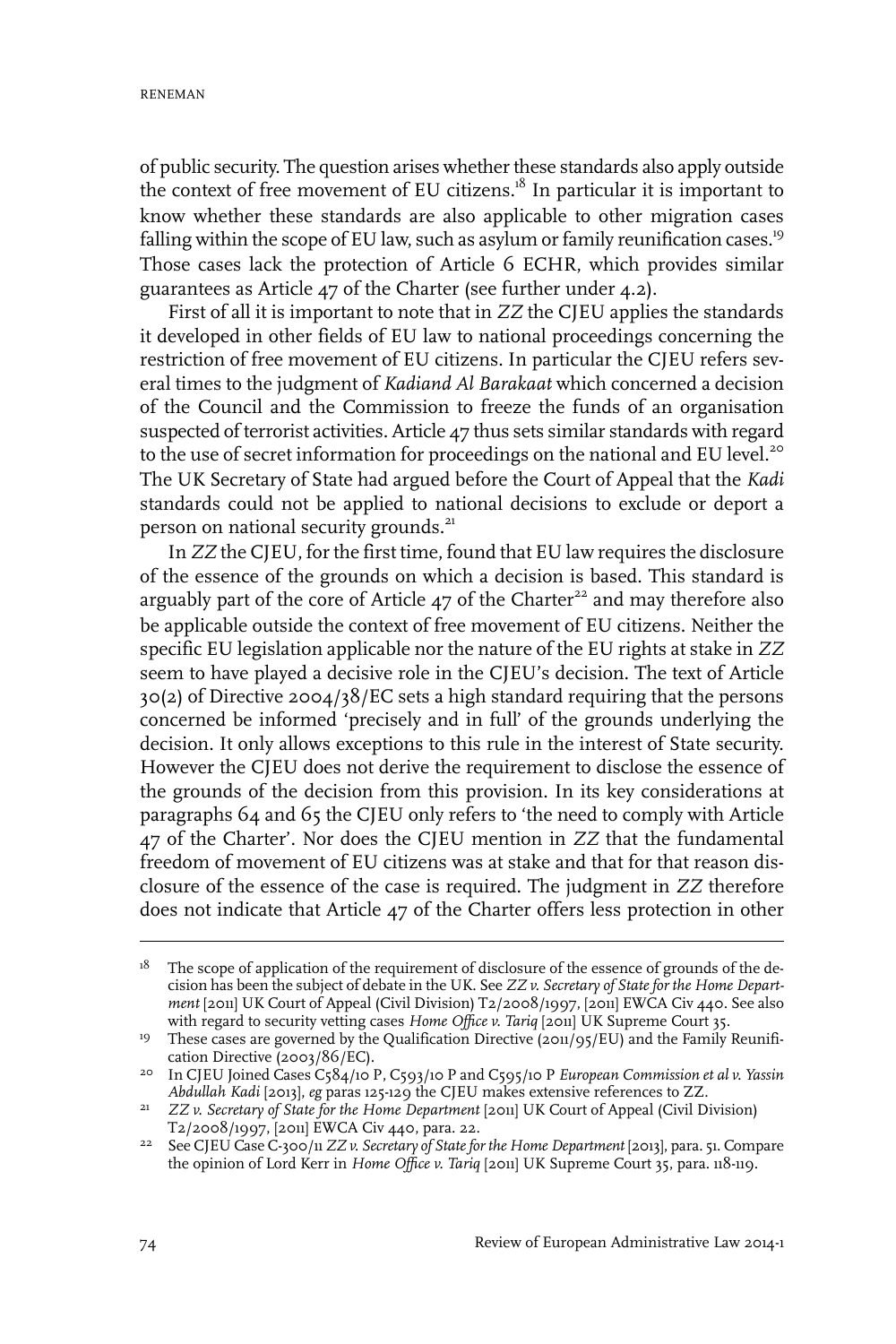fields of EU law, including migration cases involving only third country nationals (non-EU citizens). It should be noted that such migration cases also often involve fundamental rights, such as the prohibition of *refoulement*, the right to asylum or the right to family life.<sup>23</sup> For that reason, it is not very likely that in these cases the CJEU would not require disclosure of the essence of the grounds of the decision.

At the same time some caution is called for. The nature of the rights at stake and the context in which the decision is taken is relevant for the assessment of whether there is an infringement of Article 47 of the Charter. <sup>24</sup> Therefore it should not be excluded that the CJEU deems a lower level of protection acceptable in cases in which, for example, less severe interferences with EU fundamental rights are concerned.

#### 4.2 Relation with the Case Law of the European Court of Human Rights

In its judgment in *ZZ* the CJEU does not refer to the case law of the European Court of Human Rights (ECrtHR).<sup>25</sup> This is striking because the European Convention of Human Rights (ECHR) and the case-law of the ECrtHR are important sources of inspiration for the interpretation of EU fundamental rights.<sup>26</sup> The rights of the defence guaranteed by Article 47 of the Charter are based on Article 6 ECHR.<sup>27</sup> Therefore one would have expected the CJEU to take into account the ECrtHR's case-law under Article 6, which provides important standards with regard to the use of secret information.<sup>28</sup> Particularly important is the ECrtHR's Grand Chamber judgment in *A and others* which concerned a complaint against the indefinite detention of foreign terrorist suspects in the United Kingdom.<sup>29</sup> The ECrtHR ruled that 'in view of the dramatic impact of the lengthy – and what appeared at that time to be indefinite

<sup>&</sup>lt;sup>23</sup> See respectively Arts 4 and 19, 18 and 7 of the Charter.

See *eg* CJEU Joined Cases C584/10 P, C593/10 P and C595/10 P *European Commission et al v.* 24 *Yassin Abdullah Kadi* [2013], para. 102. See also AM Reneman, *EU Asylum Procedures and the Right to an Effective Remedy* (Oxford, Hart Publishing 2014), section 4.5.

AG Bot in his Opinion of 12 September 2012 with the *ZZ* case did makes extensive references 25 to the ECrtHR's case-law.

 $^{26}$   $\,$  Art. 6(3) TEU. The Charter specifically states that it reaffirms the rights included in the ECHR and following from the case law of the ECrtHR. See also Art. 52(3) of the Charter.

See the explanations relating to the Charter of Fundamental Rights (2007/C 303/02) *OJ* 14 27 December 2007, C 303/32.

See for an overview of the case law AM Reneman, *EU Asylum Procedures and the Right to an* 28 *Effective Remedy* (Oxford, Hart Publishing 2014), section 10.5.

ECrtHR 19 February 2009, *A and others v. United Kingdom*, Appl no 3455/05. The complaint 29 before the ECrtHR was based on Article 5(4) ECHR which provides procedural guarantees in detention cases. The General Court in T85/09 *Yassin Abdullah Kadi v. Commission* [2010], para. 176 did refer to *A and others*.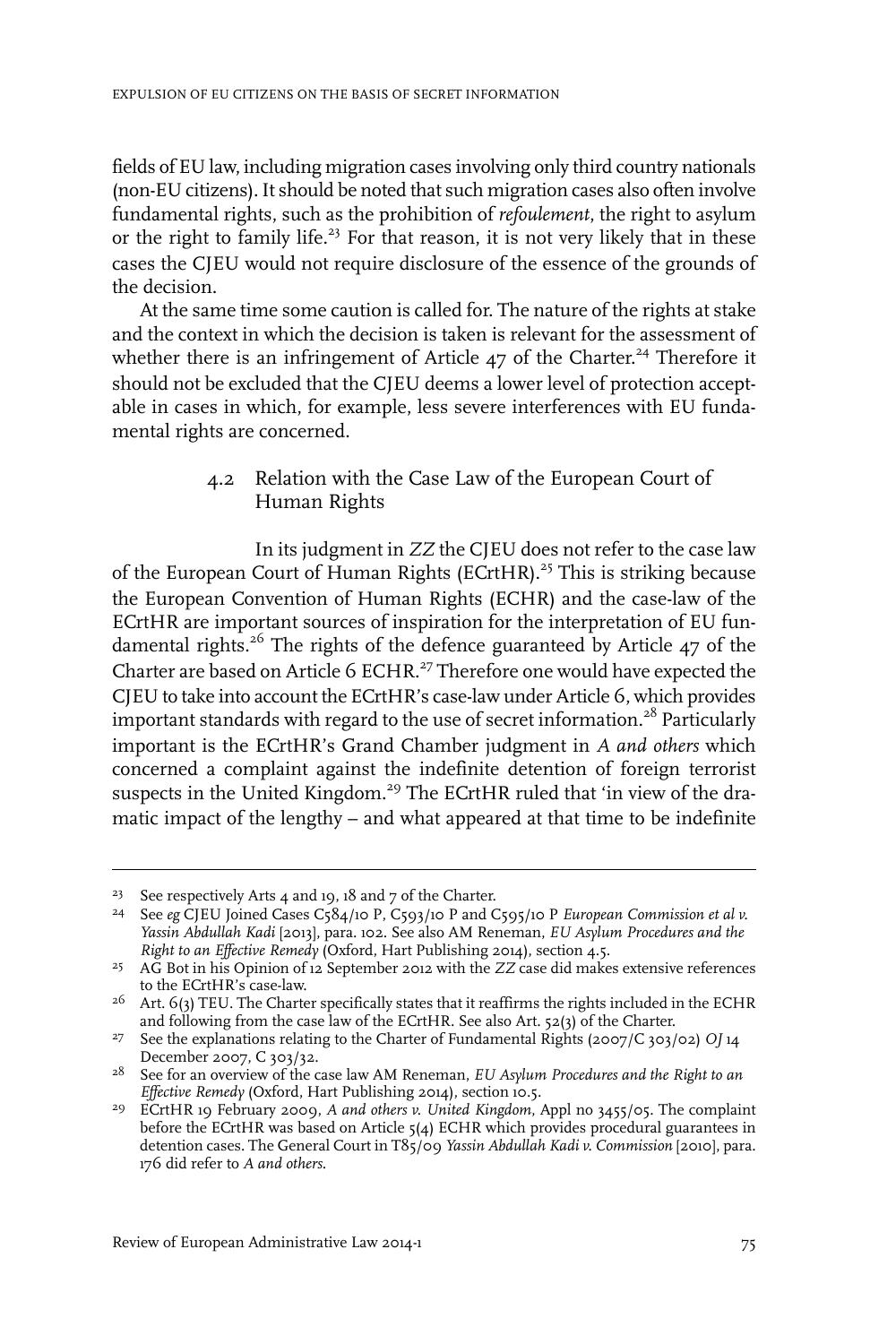– deprivation of liberty on the applicants' fundamental rights' Article 5(4) ECHR should import substantially the same fair-trial guarantees as the criminal limb of Article 6(1) ECHR.<sup>30</sup> In *A and others* as in *ZZ,* a special advocate procedure before the SIAC had been applied. The ECrtHR held that the allegations against a terrorist suspect contained in the open material must be sufficiently specific in order to enable him to defend himself against these allegations and to give effective instructions to the special advocate. Article 5(4) ECHR would be violated where 'the open material consisted purely of general assertions and SIAC's decision to uphold the certification and maintain the detention was based solely or to a decisive degree on closed material'.<sup>31</sup>

According to the case law of the ECrtHR migration cases fall outside the scope of Article 6 ECHR and are only protected by Article 13 ECHR.<sup>32</sup> The ECrtHR requires a lower level of procedural protection under Article 13 ECHR than under Article 6 ECHR. The ECrtHR held with respect to Articles 8 and 13 ECHR that 'there must be *some form of adversarial proceedings* before an independent body competent to review the reasons for the decision, *if need be with appropriate procedural limitations* on the use of classified information' (emphasis added).<sup>33</sup> The ECrtHR has not considered under Article 13 ECHR that disclosure of sufficiently specific allegations is required.<sup>34</sup>

The CJEU in its judgment in *ZZ* sets requirements which are worded in similar terms as those applied by the ECrtHR under the criminal limb of Article 6 ECHR. The CJEU considers that any interferences with the right to effective judicial protection should be limited to 'that which is strictly necessary'.<sup>35</sup> The obligation to disclose the essence of the grounds of the decision resembles the obligation set out in *A and others* to disclose sufficiently specific allegations against a person in the open material. The CJEU thus seems to disagree with Advocate General Bot who did not think 'that Article 47 of the Charter requires the analogous application of guarantees as rigorous as those under Article 6(1) of the ECHR in its criminal aspect to disputes concerning expulsion measures'.<sup>36</sup>

ECrtHR 19 February 2009, *A and others v. United Kingdom*, Appl no 3455/05, para. 217. 30

<sup>&</sup>lt;sup>31</sup> *Ibid.*, para. 220.

<sup>&</sup>lt;sup>32</sup> ECrtHR 5 October 2000, *Maaouia v. France*, Appl. No. 39652/98, para. 40.

ECrtHR 6 December 2007, *Liu and Liu v. Russia*, no 42086/05, para. 59. <sup>33</sup>

In ECrtHR 17 January 2012, *Othman v. the United Kingdom*, Appl. no. 8139/09, paras 218-225, 34 the ECrtHR refused to apply the *A and others* criteria to a case concerning the extradition of a person from the UK to Jordan. In this case the national courts discussed in a closed session the process by which a Memorandum of Understanding (MoU) between the UK and Jordan was agreed. The ECrtHR held that the requirements under Art. 13 ECHR should apply.It found of particularrelevance that in *Othman* the secret information did not concern allegations against the applicant (as was the case in *A and others*).

CJEU Case C-300/11 *ZZ v. Secretary of State for the Home Office* [2013], para. 64. Compare 35 ECrtHR 19 February 2009, *A and others v. United Kingdom*, Appl no 3455/05, para. 205. See also ECrtHR 16 February 2000, *Fitt v. United Kingdom,* Appl no 29777/96, para. 45.

CJEU Case C-300/11 *ZZ v. Secretary of State for the Home Office* [2013], Opinion AG Bot, <sup>36</sup> para. 111.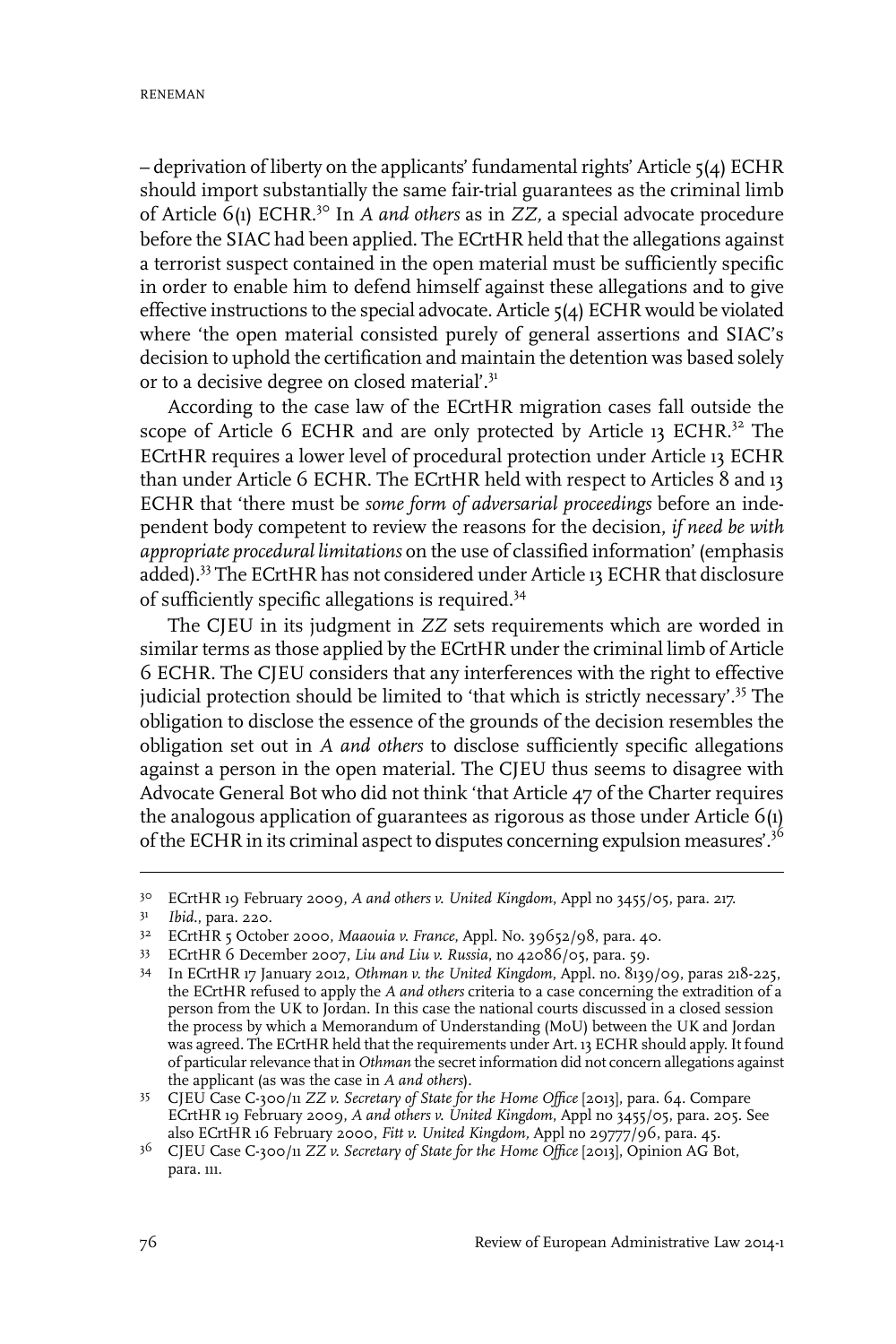However, the CJEU does not explicitly state this in its judgment. If the requirements following from the criminal limb of Article 6 ECHR are indeed being incorporated in Article 47 of the Charter and can be applied to all migration cases, Article 47 of the Charter offers a significantly higher level of protection than the ECHR.

#### 4.3 The Requirement to Disclose the Essence of the Grounds of the Decision

The CJEU makes clear in *ZZ* that judicial review of the secret information and the application of techniques which accommodate the procedural rights of the individual, such as the special advocate system in the United Kingdom, are not sufficient to guarantee the individual's rights of the defence. The essence of the grounds of the decision must always be disclosed, even if the State finds that this would endanger national security. <sup>37</sup> Here the CJEU departs from the opinion of Advocate General Bot who stated that the rights of the defence and effective judicial protection must not be such that they discourage the Member States from taking measures to guarantee public security. He referred to the EU's obligation under Article 3(2) TEU to offer its citizens an area of security in which the prevention and combating of crime are ensured. 'Consequently, it is not acceptable to claim … that where a Member State considers that the disclosure of the essence of the grounds is contrary to State security, it would only have the choice of making the expulsion and disclosing the grounds of public security justifying that decision or simply forgoing the expulsion of the person concerned.'<sup>38</sup> The CJEU did accept that the evidence underlying the grounds of the decision remains confidential if necessary to protect national security.<sup>39</sup> Accordingly, national security may only affect the *manner* in which the essence of the grounds of the decision is disclosed.<sup>40</sup>

Why is the disclosure of the essence of the grounds of a decision so important that it cannot yield to national security? Why does judicial review of the secret information underlying the decision not suffice? In *ZZ* (and many other cases concerning terrorist suspects) the individual was considered a threat to public security on the basis of secret information concerning his (potential) conduct. ZZ was the only person that potentially had the information necessary to put

This is also how the UK Court of Appeal interpreted the CJEU's judgment. *ZZ v. Secretary of* 37 *Statefor the Home Department* [2014] UK Court of Appeal (Civil Division) T2/2008/1997, [2014] EWCA Civ 7, in particular paras 18, 23 and 27.

CJEU Case C-300/11 *ZZ v. Secretary of State for the Home Department* [2013], Opinion AG Bot 38 para. 80.

The distinction between evidence and grounds was also made by the UK Supreme Court in 39 *Secretary of State for the Home Department v. AF* [2009] UKHL 28, para. 65-66.

See *ZZ v. Secretary of State for the Home Office* [2014] UK Court of Appeal (Civil Division) 40 T2/2008/1997, [2014] EWCA Civ 7, para. 25.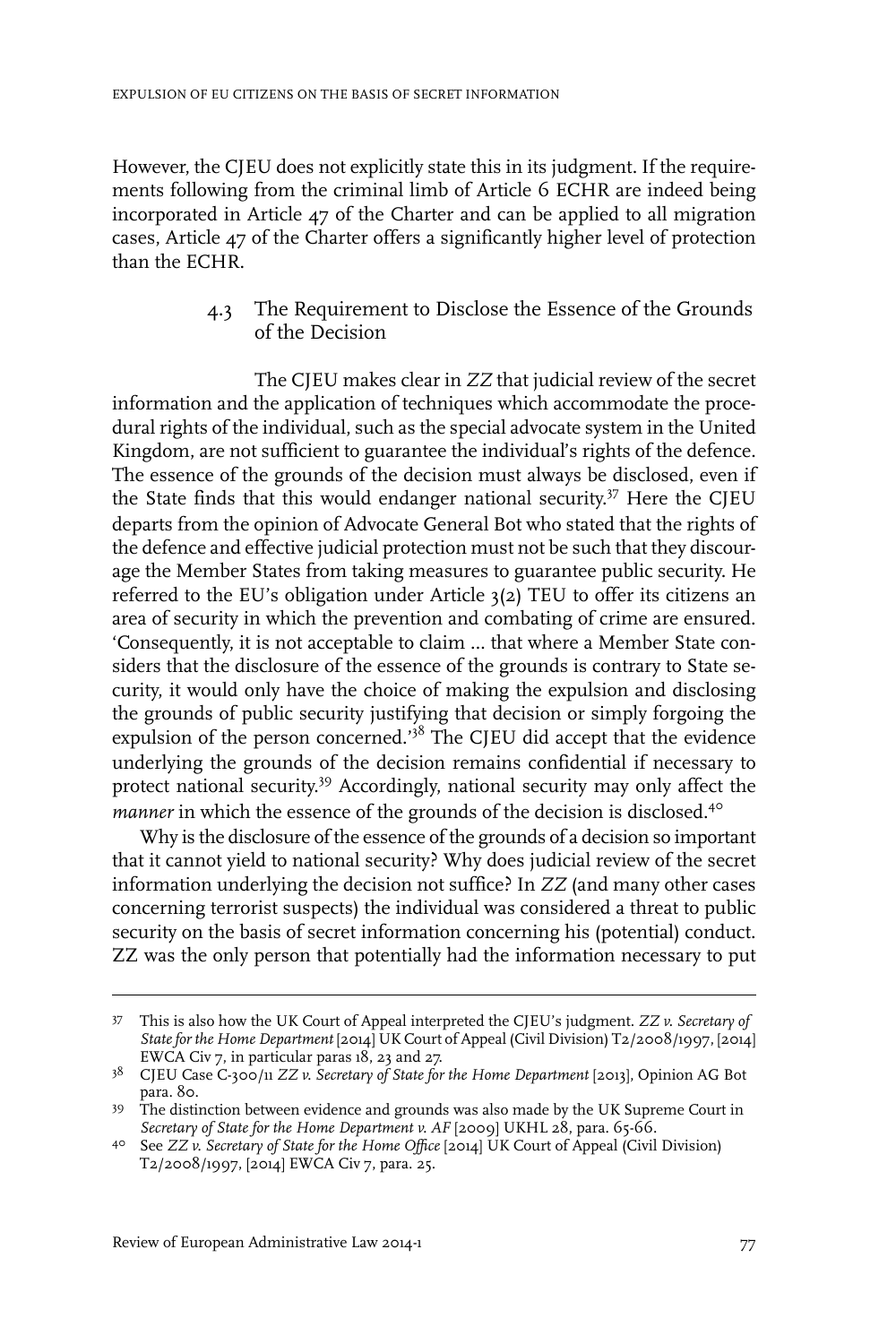forward an alternative, innocent explanation of certain facts. The SIAC which received the secret information underlying the decision could review whether the secret information sufficiently supported the decision. However it was not in a position to challenge the facts.<sup>41</sup> The same applied to the special advocate representing the individual in the closed part of the proceedings. He was not allowed to speak to his client after he had seen the confidential information underlying the decision and therefore could not receive the necessary instructions.<sup>42</sup> Lord Kerr of the UK Supreme Court in the *Al Rawi* case pointed to the fact that '[e]vidence which has been insulated from challenge may positively mislead. It is precisely because of this that the right to know the case that one's opponent makes and to have the opportunity to challenge it occupies such a central place in the concept of a fair trial.'<sup>43</sup>

A question which the CJEU did not answer in *ZZ* is what information constitutes the essence of a case. Nor in EU sanction cases has the CJEU explicitly addressed this question, but it has given some guidance as to the information that should be disclosed in order to comply with the duty to state reasons. It takes into account whether a measure was adopted in a context which was known to the person concerned and which enables him to understand the scope of the measure concerning him.<sup>44</sup> Furthermore the CJEU looks at the level of detail of the open grounds for the decision. Naming dates, places, names of persons with whom the individual had contact, and the nature of the conduct he is accused of help the individual to defend himself against the allegations against him.<sup>45</sup> The same approach was taken by the ECrtHR in *A and others*. The ECrtHR mentions as an example of a sufficiently specific allegation that a person has attended a terrorist training camp at a stated location between stated dates. '[G]iven the precise nature of the allegation, it would have been possible for the applicant to provide the special advocate with exonerating evidence, for example of an alibi or of an alternative explanation for his presence there, sufficient to permit the advocate effectively to challenge the allegation'.<sup>46</sup> In the case of *ZZ* it was clear that the essence of the case had not been disclosed. The UK Court of Appeal in a judgment of 24 January 2014 followed the CJEU's

See also *Secretary for the Home Department v. AF* [2009] UKHL 28, para. 63. <sup>41</sup>

<sup>&</sup>lt;sup>42</sup> See for the challenges which special advocates face representing their clients *eg* M Chamberlain, 'Special advocates and procedural fairness in closed proceedings'(2009) 28 *CivilJustice Quarterly*, 314.

*Al Rawi and others v. the Security Service and others* [2011] UKSC 34, para. 93. <sup>43</sup>

CJEU Case C-417/11 P *Council v. Bamba* [2012], paras 54-55. <sup>44</sup>

CJEU Case C-417/11 P *Council v. Bamba* [2012], paras 57-58. The CJEU held that insufficiently 45 detailed information was disclosed in CJEU Joined Cases C584/10 P, C593/10 P en C595/10 P, *Commission et al v. Kadi* [2013]*,* para. 141.

ECrtHR 19 February 2009, *A and others v. United Kingdom*, Appl. no. 3455/05, para. 220. <sup>46</sup>